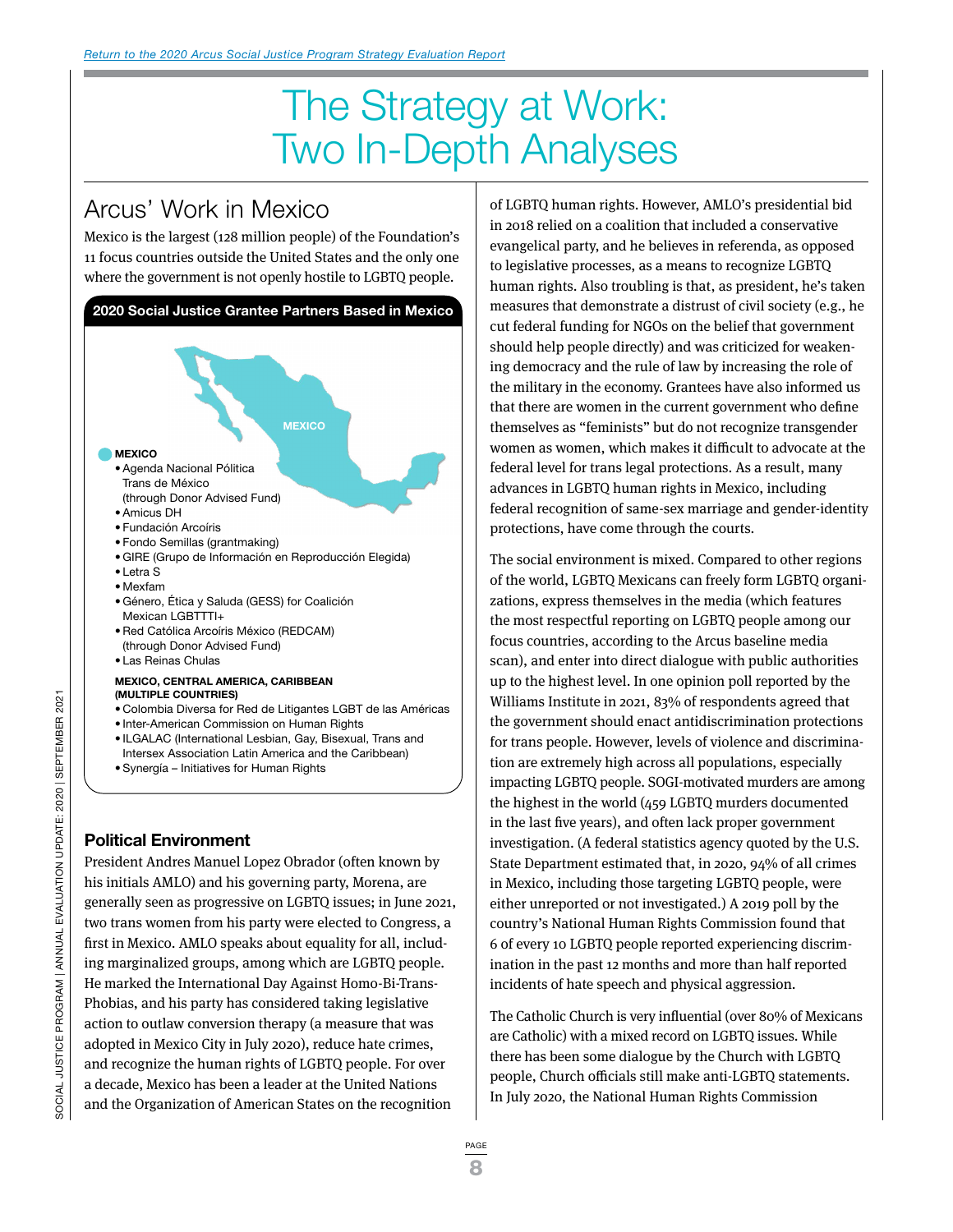condemned the Roman Catholic diocese of Mexicali for inciting homophobia by calling for anti-LGBTQ protests and, in March 2020, the Mexican LGBTTTI+ Coalition repudiated the Bishop of Cuernavaca's statement that COVID-19 is a punishment from God for defending LGBTQ people's and women's rights.

### **Arcus' Funding Approach**

Because few U.S. foundations and other donors support LGBTQ work in Mexico, Arcus helps to fill a gap in funding. This gap is more serious in comparison to the other focus countries in Central America or Africa where we fund. While the funding we provide is significant for our grantees, there are inherent risks when we are the sole institutional donor to an organization or project, most important among them is the risk to an organization's financial sustainability. Fortunately, colleagues at Wellspring have been able to co-fund several groups with us.

The LGBTQ movement in Mexico is fragmented, with many organizations staffed by volunteers and with very limited resources.

Our funding supports a large number of groups by and for those pushed to the margins, including trans people (via intermediaries) and various trans leaders (via a grant to the Mexican LGBTTTI+ Coalition); muxe in Oaxaca (Indigenous gender variant and trans women, our first grant focused on Indigenous people outside the United States, via a grant to Mexfam; intersex people (via Astraea's Intersex Fund); refugees and migrants (via grants to Fundación Arcoíris and Human Rights Watch); lesbian and bisexual women (via Fondo Semillas as an intermediary and Las Reinas Chulas, which is focused on bisexual women); and LGBTQ people in detention (via a grant to COMCAVIS TRANS in El Salvador, with a partner group in Mexico, Almas Cautivas).

Grantees in Mexico are pursuing great opportunities for change, especially through their ability to work with government officials at all levels and in all branches. There is also support from the courts at both the federal and state levels, which have ruled favorably in individual and strategic cases (the Supreme Court of Mexico even accepted an award from the national Mexican LGBTTTI+ Coalition in 2019, in recognition of its judgments). Arcus currently supports three groups that conduct litigation in cases that have the potential for strategic legal impact: Amicus DH and GIRE (Grupo de Informacíon en Reproduccíon Elegida), both focused on trans people, and a strategic litigation network in Latin America that includes Mexico (grantee: Colombia Diversa). There is a strong government-appointed National Commission Against Discrimination (CONAPRED, by its acronym in Spanish), with several leaders of our grantee organizations serving in its consultative assembly. A growing number of Mexican states have enacted policy protections that include LGBTQ people. However, the country's federal system is decentralized, so nationwide change takes time and resources.

Arcus contributes to increased safety and legal protections at the federal level by investing in the development of the Mexican LGBTTTI+ Coalition, a broad coalition of diverse groups from across Mexico that have an ambitious policy agenda, prioritizing marginalized groups and particularly trans women. Arcus was the first large donor to the coalition. A likely long-term outcome of this effort is a stronger nationally organized LGBTQ base, representing the community's views to government and society at large, with periodic reviews of federal government policies on LGBTQ human rights and a check on political parties' related platforms.

In the area of safety, support to Letra S funds documentation of hate crimes and advocacy among prosecutors and government human rights commissions against impunity. This work occurs within a multi-organization network, SinViolencia, which documents hate crimes in nine countries, including El Salvador, Guatemala, and Honduras, in addition to Mexico. The long-term potential for this network is also to document discrimination in employment, health, and education, and to advocate for policy remedies.

Another opportunity is the investment in a developing trans movement, toward an eventual national organization of trans people (currently there is no national platform for trans groups to come together and adopt national joint strategies). Our support responds to the critical needs of trans people, primarily regarding their safety, as they are the targets of much of the anti-LGBTQ violence and discrimination. (Forty-three murders of trans women, with an average age of 30, were documented in 2020 by grantee Letra S). The primary intermediary for regranting in Mexico, the feminist group Fondo Semillas, is committed to trans inclusivity and to funding trans groups. Our grant to Fondo Semillas is coordinated with Wellspring as a funding partner, in terms of purpose, amount, and duration.

Many Mexican activists participate in regional networks and organizations, often as leaders. Among those are groups that Arcus already supports, including the regional membership group ILGA-LAC; SinViolencia network, documenting hate crimes; the Latin American Litigation Network; Corpora en Libertad Network, supporting LGBTQ people in detention; as well as regional and international advocacy efforts, such as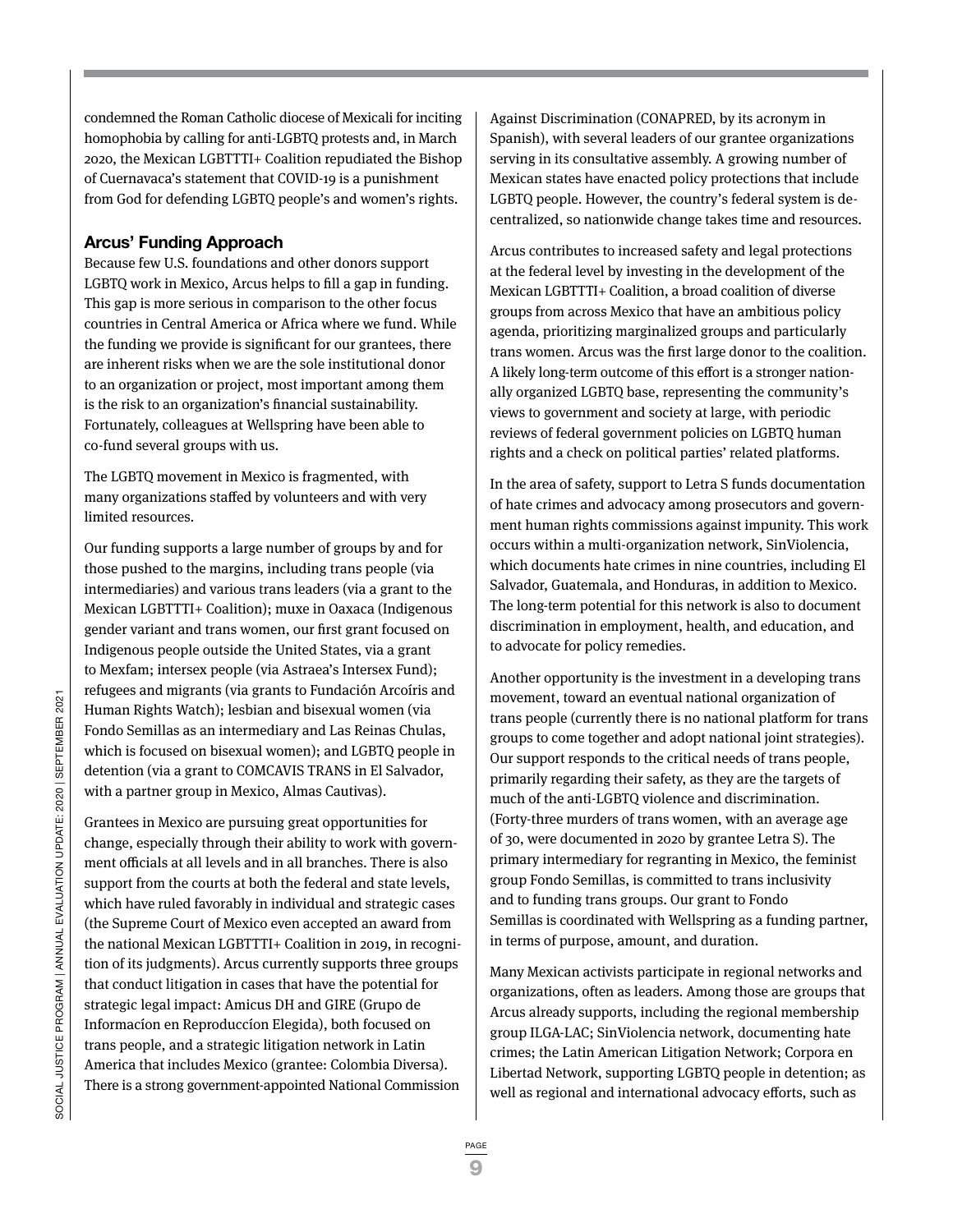the Organization of American States and the United Nations, where Mexico plays a lead role in supporting the recognition of LGBTQ human rights.

Finally, with regard to LGBTQ migrants and refugees, our funding in Mexico offers us the opportunity to support this marginalized population on both sides of the southern U.S. border and to contribute to grantees' sharing of information and strategic thinking. Mexico has a unique place in this context, as a source (Mexican migrants and refugees to the United States), a destination (many Central American and other migrants and refugees who enter Mexico on their way to the United States eventually stay in Mexico; over 40,000 Hondurans applied for asylum in Mexico in the first five months of 2021), and a way station.

### **Early Areas of Impact**

### **GOAL 1 Increased Safety**

<sup>n</sup> **Grantees documenting and addressing violence and discrimination.** Letra S documented 79 murders of LGBTQ people committed during 2020, with over half of them trans women. One factor in this number, which is about one-third lower than the year before, is likely pandemic-related confinement. Letra S held 18 meetings with criminal justice officials that led to follow-up in several cases and the creation of a working group with the General Prosecutor's Office to develop a special protocol to investigate crimes against LGBTQ people. In one case, advocacy by SynergÍa led to a proper investigation of the murder of a trans activist in Guanajuato.

COMCAVIS TRANS, partnering with Almas Cautivas, published three reports in 2020 on trans women in detention, the implications of the pandemic on LGBTQ people in detention, and the promotion of the rights of trans women in Latin America. These reports were submitted for a consultative opinion of the Inter-American Court of Human Rights on LGBTQ people in detention.

<sup>n</sup> **Protecting, empowering, advocating for those most vulnerable.** In Oaxaca State, Mexfam conducted a dialogue with and virtual training of 50 officials who have responsibilities in the administration of justice and social inclusion (including the general director of the Civil Registry and the State Human Rights Commission) regarding the safety, gender-identity recognition, and other human rights of muxe (Indigenous gender variant and trans women). In addition, after a muxe woman was arbitrarily detained, Mexfam successfully advocated for the development of an internal protocol on emergency responses

in cases of violence based on gender identity. Mexfam's muxe conference drew about 150 participants in Oaxaca.

Letra S conducted additional trainings with 36 prosecutors and 44 lawyers from across Mexico and the Central American region, and Fondo Semillas' subgrantee LEDESER conducted the "Seminar on Gender and Sexual Diversity" with the government of Michoacán State, training judges and legal operators of the Civil Registry about LBT women and specifically trans human rights.

Advocacy with health and municipal authorities by Fondo Semillas' subgrantee Colectivo Feminista Cihuatlahtolli enabled trans sex workers to gain increased access to health services in Veracruz.

Fondos Semillas' subgrantee Mujeres de UDJ was able to secure the release of a lesbian in Jalisco State from a conversion therapy center where she was being held against her will.

<sup>n</sup> **Community-defined safety initiatives.** Fundación Arcoíris is the lead organization for the National Network to Support LGBT Migrants and Refugees in Mexico consisting of 20 LGBT groups in 17 of the 32 states. The network created a map of migration routes with services available to migrants and refugees; trained 302 people from member organizations and other institutions, including shelters, in how to assist LGBT migrants; and provided direct humanitarian assistance.

Amicus DH is developing a website (identitrans.org) that will contain guides for each Mexican state and for Mexican citizens living abroad on how trans people can change their names and genders on identity documents. To date, the first guide has been finalized.

### **GOAL 2 Increased Protections**

**Policy advocacy.** Mexico City's legislature adopted a ban on conversion therapy, relying in part on the U.N. SOGI Expert's related report, among other types of input.

Amicus DH's assistance and advocacy has enabled trans people under 18 to change their names and gender markers on their birth certificates in the State of Jalisco. Synergía successfully advocated in three states for administrative procedures for the change of gender markers for trans individuals, either by administrative decision (Nuevo Leon) or by legislative provision (Jalisco and Sonora).

■ **Impact litigation.** Colombia Diversa and Promsex have created an LGBT litigation network that held its first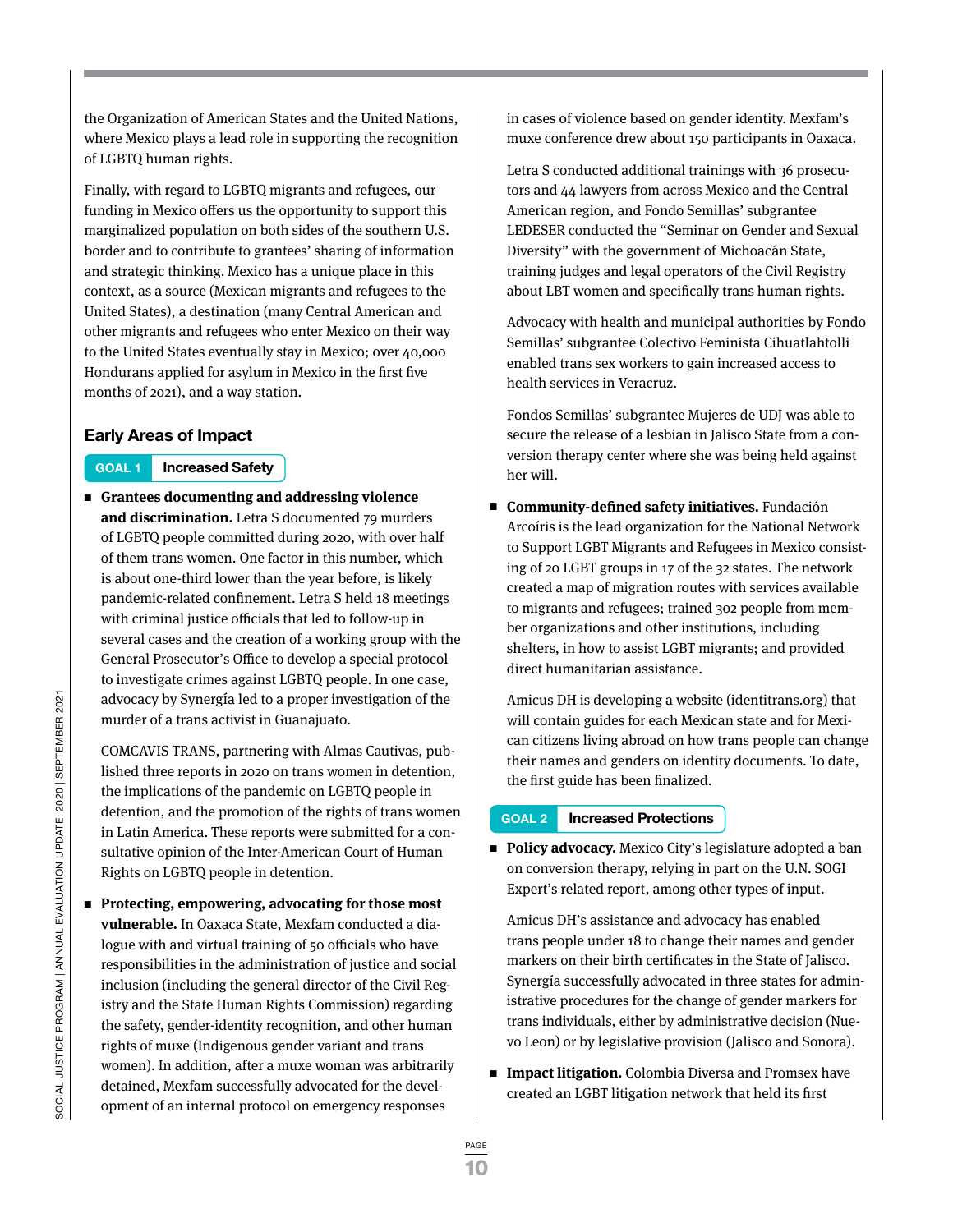meeting in Bogota, Colombia, in 2019 with 46 participants from 14 Latin American countries, including Mexico. The network published a legal analysis of the binding force of the decisions of the Inter-American Court of Human Rights, including its consultative opinion on LGBT human rights of 2017.

### **GOAL 3 Increased Acceptance and Inclusion**

■ **Fair media coverage.** As a result of efforts by Mexfam, the strengths of and challenges to muxe women in Mexico were reported in 15 local and national media reports. The work of Mexfam, Almas Cautivas (a partner of COMCAVIS TRANS), the Mexican LGBTTTI+ Coalition, and Letra S were accurately reported in the media.

### Our Work in Arizona and Georgia **Arizona: Context**



**ARIZONA**

- **ARIZONA**
- Equality Arizona Foundation
- The Outlaw Project
- Trans Queer Pueblo
- Borealis Philanthropy for Transforming Movements Fund\*
- \*In 2021, this fund changed its name to

Emerging LGBTQ Leaders of Color Fund.

Arizona presents the Arcus Foundation with significant opportunities and a legacy of challenges.

The racial demographics of Arizona indicate that the state is soon likely to be one of a growing number of states with a "new American majority" population, i.e., a majority of residents of color. Currently, Arizona is 50% white, 43% Latino, and 7% Black and Asian. This type of demographic profile was originally identified as one of the attributes the Social Justice Program was considering when we identified the five states in the southern tier where we would focus. We were also looking for states demonstrating high potential to become true battlegrounds that could "flip" to a pro-LGBTQ-equality environment through both demographic change and emerging organizing infrastructure. Just a few years later, we see this happening.

Ongoing tensions on the state's border with Mexico have exacerbated a history of explicit racism and nativism among some residents. One encouraging sign was the reaction to

the 2010 passage of SB1070, an anti-immigrant law that made it illegal to fail to carry immigration papers, barred people from hiring or knowingly transporting unauthorized immigrants, and allowed police to detain anyone suspected of being in the country illegally, among other provisions. The law galvanized a generation of Latinos to run for political office and get politically involved and gave rise to a spirit of activism among young immigrants.

These changes are evident in the growth and development of grassroots organizations in the state run by and for Latinx communities that combine service, advocacy, and organizing. These organizations meet the immediate daily needs of communities while in turn developing a base of constituents who trust them to advocate for local and state policy protections and to mobilize voters. For example, the executive director of Puente, a Phoenix-based service, advocacy, and organizing hub, won a seat in the Phoenix City Council and is helping lead major policy changes long deemed priorities by this community. He is also a longtime member of Mijente, an organizing and direct-action group that works in Arizona and other states and has been indirectly supported by Arcus through the Transforming Movements Fund (renamed the Emerging LGBTQ Leaders of Color Fund).

These groups work intersectionally on many issues, including LGBTQ rights, which has enabled a reorganized and strengthened Equality Arizona to connect into an existing ecosystem of social justice organizations. And while Arcus does not support election-related campaigning, it is important to note that elections are often opportunities to test and demonstrate the power and influence of communities on the ground. That power is built by the types of organizations Arcus supports—specifically at the local, state, and regional levels—each day, year-round through authentic non-lobbying community engagement and base building.

Despite these positive changes, the current LGBTQ policy landscape in the state remains a challenge. The Movement Advancement Project rates Arizona's overall policy status as "low," its sexual orientation policy as "fair," and its gender-identity policy as "negative."

### **Arizona: Early Areas of Impact**

Arcus' funding in Arizona is relatively new, most of it beginning in 2019. In addition to Equality Arizona and indirect funding of Mijente, we also support Familia, a national organization focused on trans justice, especially with regard to refugees and migrants, and Trans Queer Pueblo.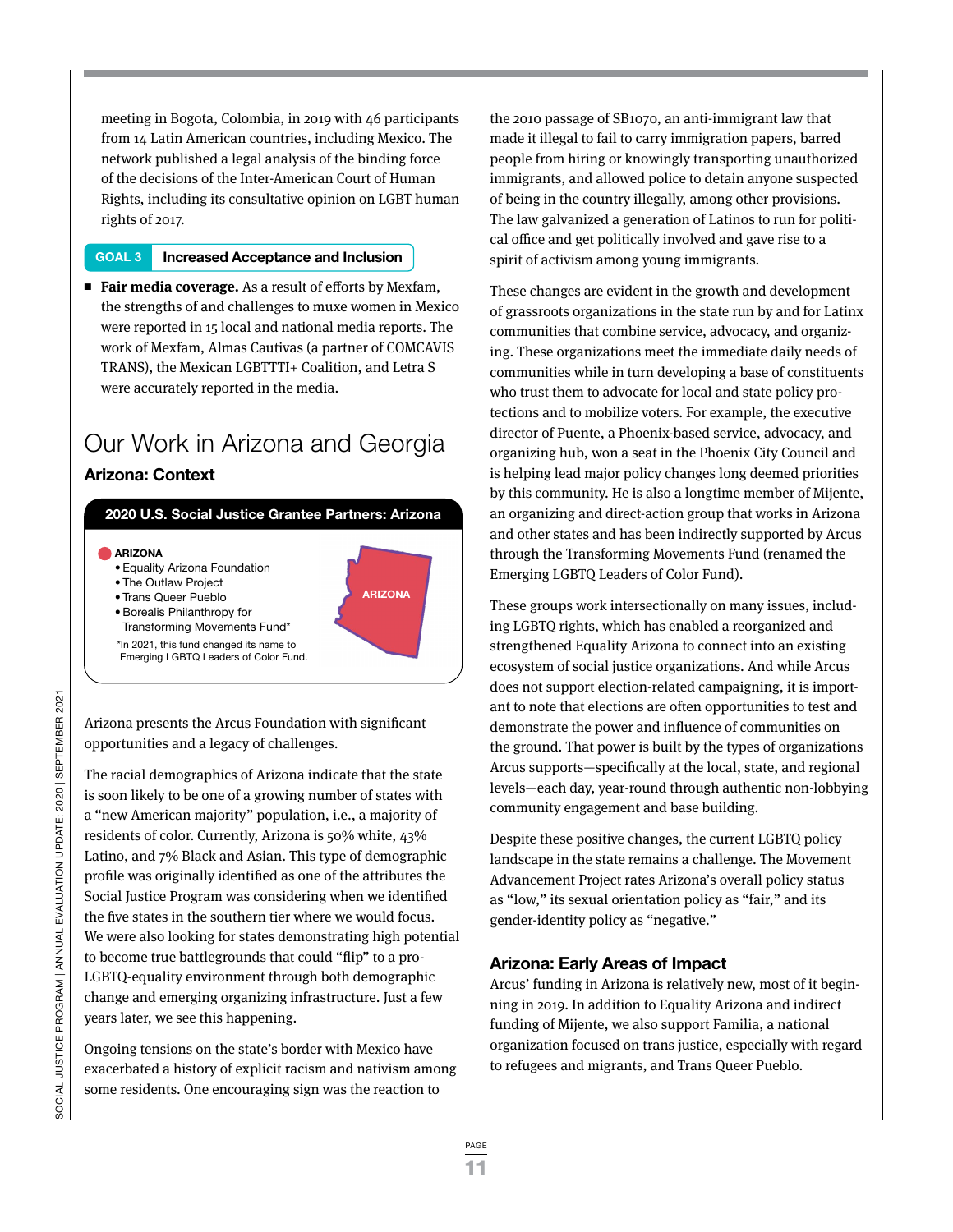### **GOAL 1 Increased Safety**

- Protecting, empowering, and advocating for those **most vulnerable.** Trans Queer Pueblo directly supported 49 LGBT migrants to gain their release from detention. Even though its efforts to connect with migrants in detention by regular visitation was disrupted by the pandemic, the organization was still able to make some visits and sustain letter-writing campaigns.
- <sup>n</sup> **Community-defined safety initiatives.** As the pandemic impacted its state, Equality Arizona prioritized the safety both of its constituents and first responders by connecting more than 10,000 Arizonans to a statewide mutual-aid network to meet their needs during the pandemic and by providing PPE to three southern Arizona hospitals during the first wave of COVID-19.

Trans Queer Pueblo recruited and trained two volunteer lawyers to support legal-aid work and hosted one namechange clinic. The group also established an infrastructure to reach its base of members to check in on wellbeing and provide support as needed throughout the pandemic.

### **GOAL 2 Increased Protections**

- Base building for power and influence. In order to make the case with elected officials for increased protections, Equality Arizona organized more than 500 community members to participate in over 100 face-toface dialogues and interviews with elected officials and candidates for public office.
- Policy advocacy. Equality Arizona along with ONE Community, a coalition of socially responsible businesses in the state, contributed to the successful enactment of a nondiscrimination ordinance in the city of Mesa.

### **Georgia: Context**

### **2020 U.S. Social Justice Grantee Partners: Georgia**

- **GEORGIA**
- Faith in Public Life
- Forward Together
- Equality Foundation of Georgia
- Solutions Not Punishment Collaborative (SNaPCo)
- Proteus Fund for Rights, Faith & Democracy Collaborative
- SPARK Reproductive Justice NOW

Like Arizona, Georgia is a state in transition, moving in the 2020 election from deep red to purple. Demographically, it is 60% white, 30% Black or African American, and 10% Latinx and Asian.

But also like Arizona, the LGBTQ policy profile is challenging, receiving an overall rating by the Movement Advancement Project of "low," a sexual orientation policy rating of "low," and a gender-identity policy rating of "negative."

### **Georgia: Early Areas of Impact**

The ecosystem of Arcus grantees working in Georgia is anchored by the state equality organization, Georgia Equality. Its work on policy advocacy is supported by Arcus grantees Faith in Public Life, the Georgia Rights, Faith & Democracy Coalition (a grantee of the pooled Rights, Faith & Democracy Collaborative at Proteus), and SPARK Reproductive Justice NOW. At the local level in Atlanta is SNaPCo (Solutions Not Punishment Coalition), a grassroots group by and for trans women of color that focuses on criminal justice reform. Long-time Arcus grantee SONG is a regional organization that collaborates across social justice issues with grantees in Georgia. Finally, most recently, Forward Together, whose work in New Mexico Arcus has funded for a number of years, has begun to organize in Georgia.

#### **GOAL 1 Increased Safety**

■ Protecting, empowering, and advocating for those **most vulnerable.** On May 7, 2019, Atlanta Mayor Keisha Lance Bottoms signed legislation that would close down and repurpose the Atlanta City Detention Center. SNaPCo director Toni-Michelle Williams served on the policy working group for the Reimagine ACDC Taskforce. Included was specific advocacy for the repeal of policies that criminalize trans people in Atlanta, such as arrest for disorderly conduct, solicitation, idling, and loitering. In November 2019, SNaPCo hosted over 80 Black TGNC and queer people to discuss and reimagine the use of ACDC.

SONG won a seat at the table on the Atlanta City Council task force to repurpose the city's jail.

### **GOAL 2 Increased Protections**

■ Base building for power and influence. SONG's ability to mobilize its base in 2020 contributed to the election of two new Georgia county sheriffs who, unlike the incumbents, committed to ending cooperation with the Immigration and Customs Enforcement (ICE) agency. SONG's work in Georgia was aided by the growth of its base across